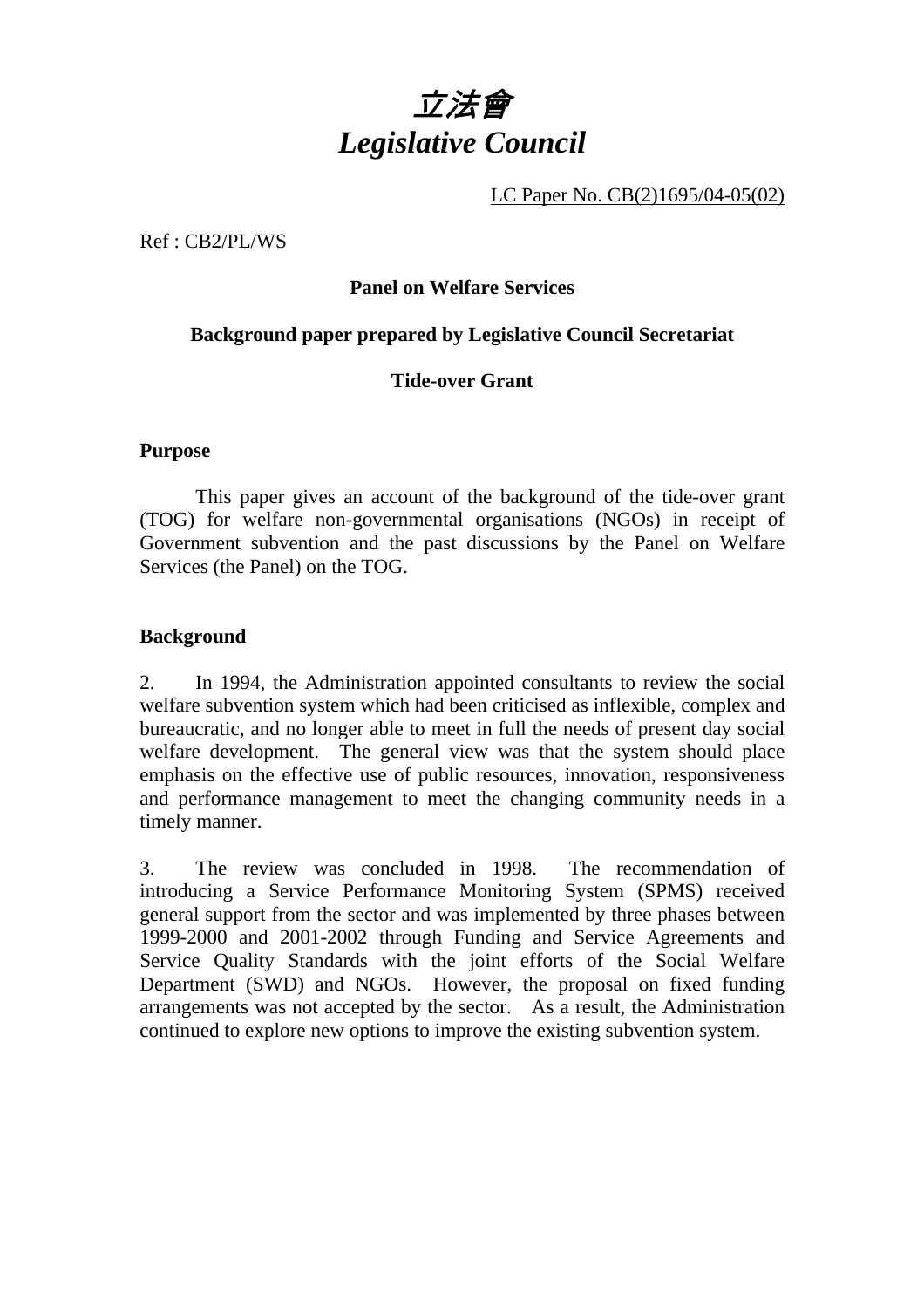### **Development of the implementation of the Lump Sum Grant subvention system**

#### October 1999 to May 2000 : consultation on initial proposals

4. In October 1999, the Administration presented to the Social Welfare Advisory Committee initial proposals to introduce a new funding arrangement in the form of a Lump Sum Grant (LSG). The welfare sector was consulted on these initial proposals. Taking into consideration comments received, the Administration issued the LSG proposals for consultation in February 2000.

5. Under the proposed LSG package, funding for the personal emoluments (PE) of NGOs was calculated on the following basis -

- (a) first, the benchmark LSG of each NGO would be determined on the basis of the mid-point salaries of the existing pay scales of its recognised establishment, i.e. all approved posts, as at 1 April 2000, plus the sector-wide average Provident Fund (PF) employer's contribution of 6.8%;
- (b) second, a snapshot of staff strength of each NGO as at 1 April 2000 would be taken and its PE subvention for 2000-2001 under the existing subvention mode would be projected;
- (c) comparison would then be made between this projected PE subvention with the benchmark -
	- (i) for agencies with snapshot above the benchmark, they would receive the snapshot as the LSG. There would be no top-up or claw-back in the course of the financial year except for adjustment in line with the annual civil service pay award. Their LSG would be reduced annually to reach the benchmark in steps of 2% per annum starting from 2003-2004; and
	- (ii) for agencies with snapshot below the benchmark, they would receive the LSG in one step, i.e. on day one, provided that their service was already fully commissioned. Likewise, there would be no top-up or claw-back in the course of the financial year except for adjustment in line with the annual civil service pay award.

6. To address the sector's concern that the LSG might not provide sufficient funds to meet their contractual commitments to existing staff, the Administration proposed the introduction of a TOG Scheme to address any possible problems in the first three years, arising from meeting contractual obligations to serving staff for salary creep and PF contributions. The intention was to allow NGOs to have sufficient time to adjust to the changes.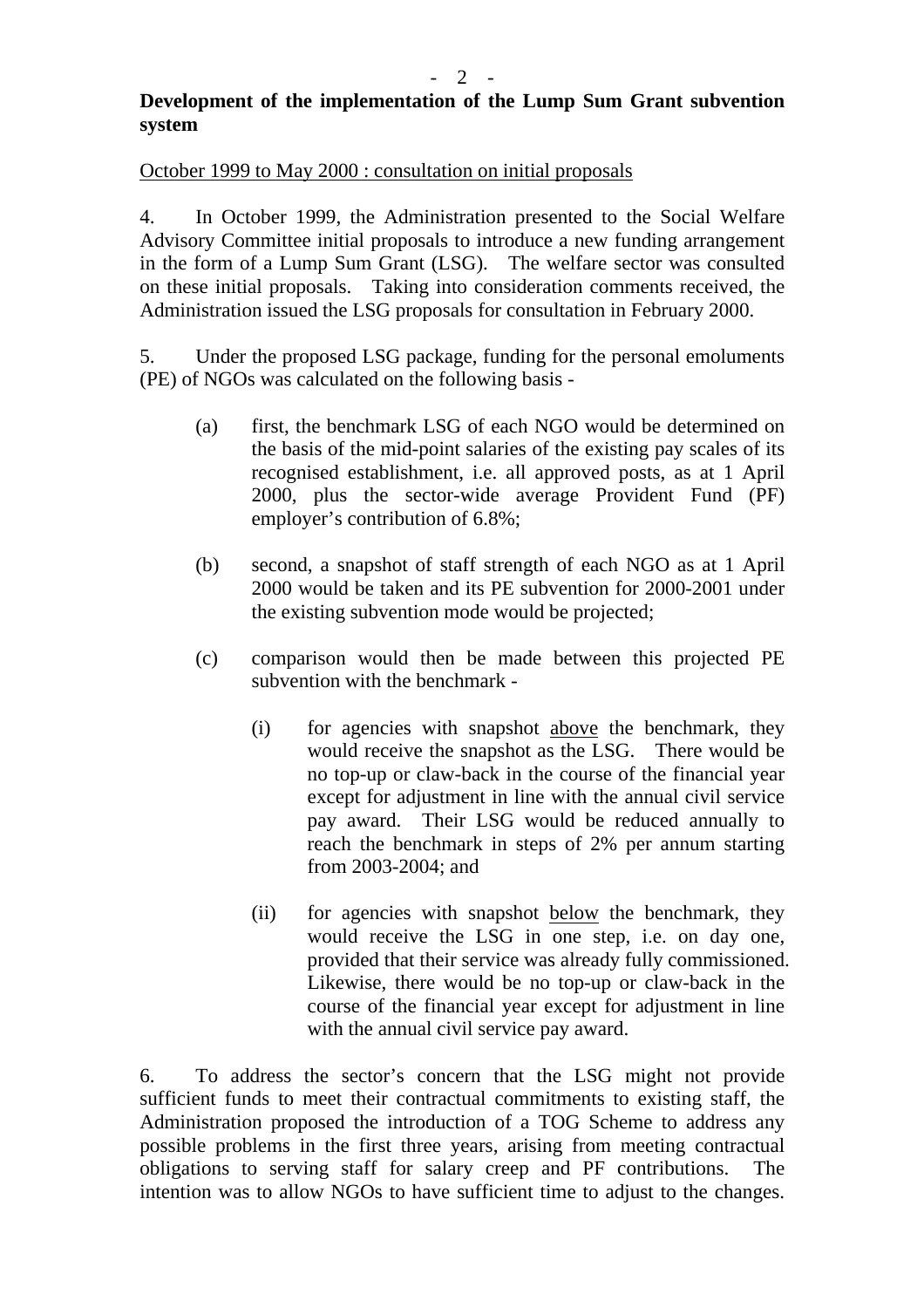Under this Scheme, NGOs who could demonstrate that they had insufficient funds to meet their salary creep and PF contributions for service who were on their payroll as at 1 April 2000 might apply to SWD for a one-off grant during this period. A set of criteria for the TOG would be worked out and a vetting committee would be set up to consider the applications.

# June 2000 to August 2000 : revised LSG package

7. Having regard to the views and suggestions collected at the end of the consultation period in May 2000, revisions to the proposed LSG package were made by the Administration to ensure that sufficient funds would be provided for NGOs to honour the contractual commitments with their staff. The main improvements made were as follows -

- (a) in respect of PF, SWD would adopt the arrangement to reimburse the employer's PF contribuation in respect of the existing staff on an actual basis. All PF funding provision for both existing and new staff would be kept in a separate designated account solely for PF purposes, and PF funding calculation for new staff would be raised from 5% to 6.8% of the mid-point salary;
- (b) the TOG period would be extended from three to five years; and
- (c) NGOs would be required to start to come down to the benchmark at the end of the TOG period, i.e. NGOs should achieve the benchmark in 2005-2006 instead of 2003-2004 as original proposed.

Moreover, there was no mandatory timetable requiring all NGOs to move on to LSG on a compulsory basis.

## August 2000 to October 2000 : improvements to LSG implementation

8. In response to the sector's concern over certain operational aspects and uncertainty about protection of existing staff working in "unvetted units" under the then subvention system, further revisions were made to the LSG package. Concerning NGO staff, TOG and PF arrangements were extended to all existing staff in unvetted units under a set of prescribed conditions for regularisation. Unvetted unit is a form of recognised system under the Modified Standard Cost system in social welfare subventions accepted over the years. Under such system, NGOs have the flexibility in the employment of staff, in terms of both numbers and grade/rank, within the standard funding provision calculated at mid-point salary of the notional establishment and a 4.5% PF. NGOs with unvetted units may seek regularisation as they see fit but upon regularisation, full matching of staff members and grade/rank will be required and full compliance with staff qualifications has to be assured.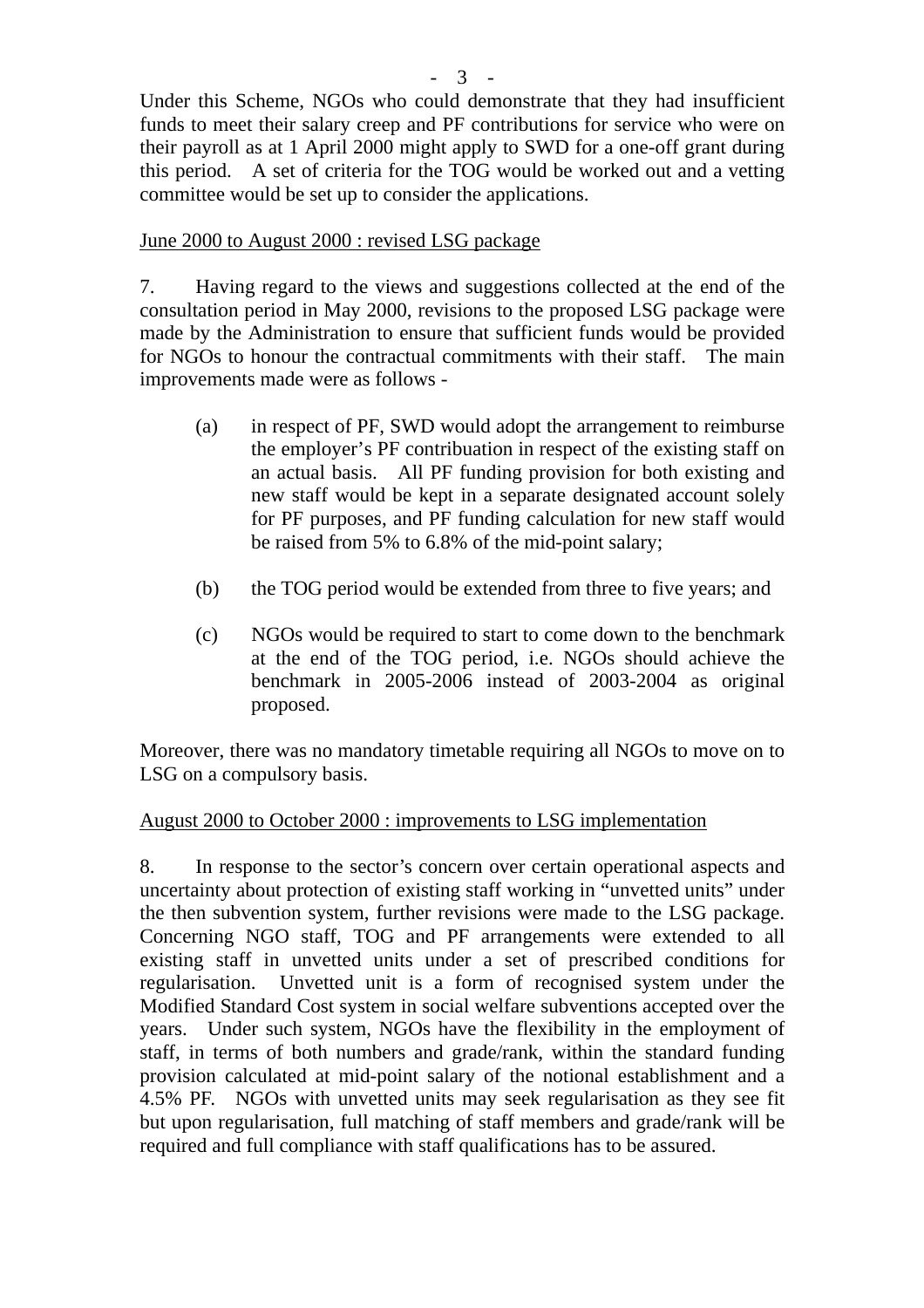9. With the Legislative Council Finance Committee's approval given on 15 December 2000, the LSG subvention system was formally put in place as from 1 January 2001.

### **Major concerns raised by the Panel**

10. At the meeting on 13 March 2000, the Panel was informed of the details of the proposed LSG package (see paragraphs 5 and 6 above). Members were concerned about the inadequacy of the PF funding to meet contractual commitments to existing staff and that funding to agencies with snapshot above the benchmark would be reduced annually to reach the benchmark in steps of 2% per annum starting from 2003-2004. The Administration advised that if, after the expiration of three-year TOG period, some NGOs still had difficulty in meeting their commitments to existing staff, the Administration was prepared to work with them and considered how it would continue to help. Three members' motions were passed at the meeting. The wording of these motions is as follows -

- (a) first motion : "That this Panel urges the Government to restrict the scope of implementation of the LSG funding package to "Other Charges" first, in order to ensure that the PE and benefits will remain unchanged and to allow NGOs flexibility in the use of resources. The package should be further discussed only after SPMS has been fully implemented and reviewed";
- (b) second motion : "That this Panel urges the Administration to provide resources to NGOs to enable them to maintain the current remuneration and benefit packages for existing staff"; and
- (c) third motion : "That this Panel urges the Administration to defer implementation of the new funding proposal until it has the support of the welfare sector".

11. The Panel was briefed by the Administration on the details of the improved LSG package on 20 June 2000 (see paragraph 7 above) and again on 13 November 2000 on the implementation of the LSG subvention system (see paragraph 8 above). Despite the various improvements made, members remained concerned that the implementation of the new funding arrangements would give rise to NGO management replacing experienced staff with lower-paid new staff, not filling the vacant posts and/or discontinue linkage with the civil service pay scale. A member asked whether consideration could be given to extending the TOG to those NGOs which had difficulty in meeting their contractual commitments to existing staff.

12. The Administration replied that for NGOs opting to join the LSG, it was up to the NGOs to decide how they wished to remunerate their staff. If the